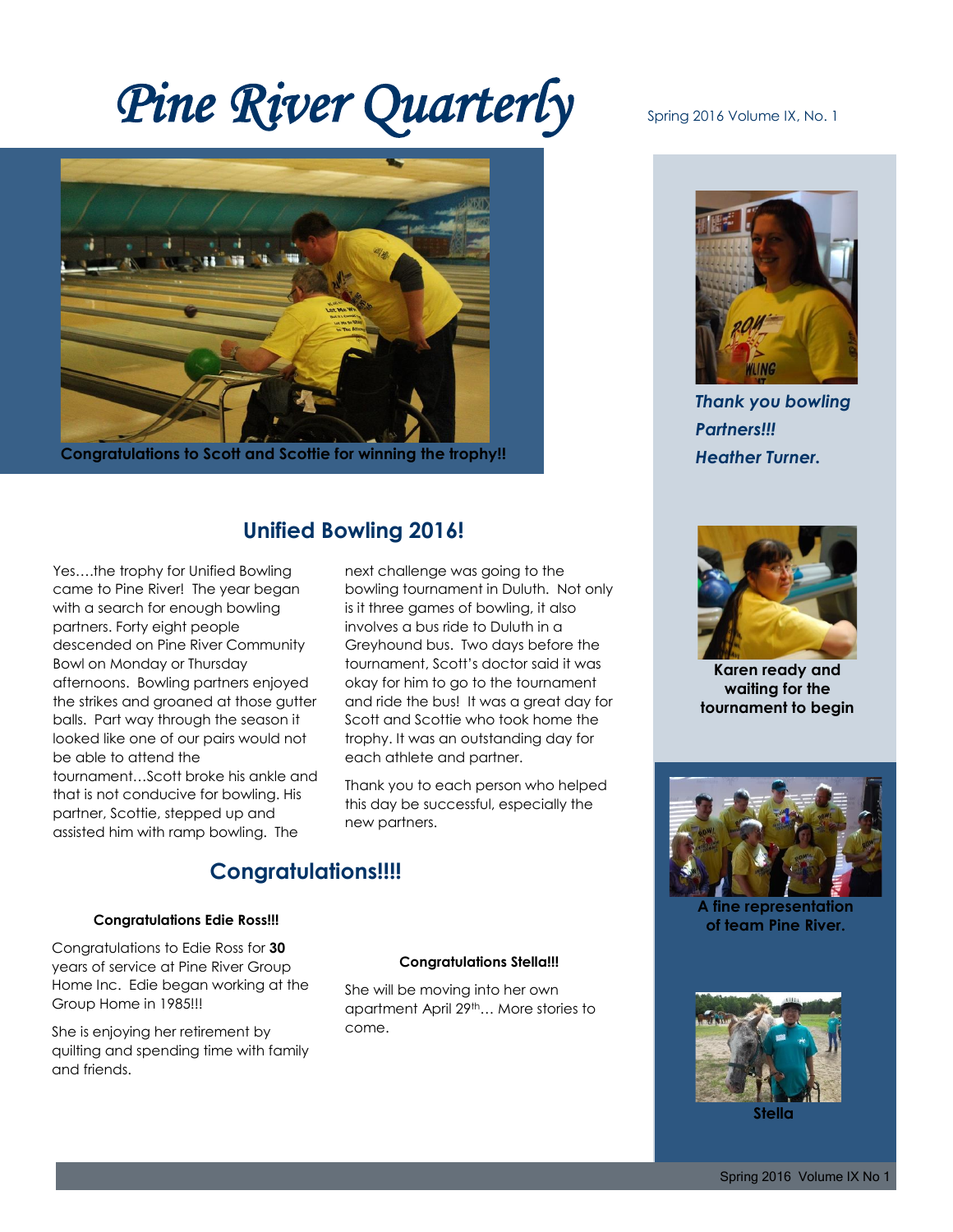



**Can you believe who the angel is today?** Shawn Adkins



**Volleyball is a popular game at the Halloween party.** Jordan Nelson

Halloween brings out the best in everyone. Several people came dressed up but everyone came ready for a good time. Goodies and friends are all we need. Volleyball is a nice addition.

Thank you to the many people who created costumes and prepared goodies and provided a relaxing time for everyone.



**Wonder Woman** Deb Hasbrouck with Shana

## **Fishing Has No Boundaries.**

Fishing Has No Boundaries is fast approaching. The fish stories from last year are still told. The days on the lake…the big one that got away… and the little one which really is this big…the stories at the cabin...the fish and the annual tradition to go out for pie and coffee. The awards ceremony creates anticipation to see if we will take home any trophies.

Congratulation, Sean Kelley, for the 3<sup>rd</sup> place trophy.





 A few more summer memories… A day at Gooseberry Falls State Park. Let the good times flow.